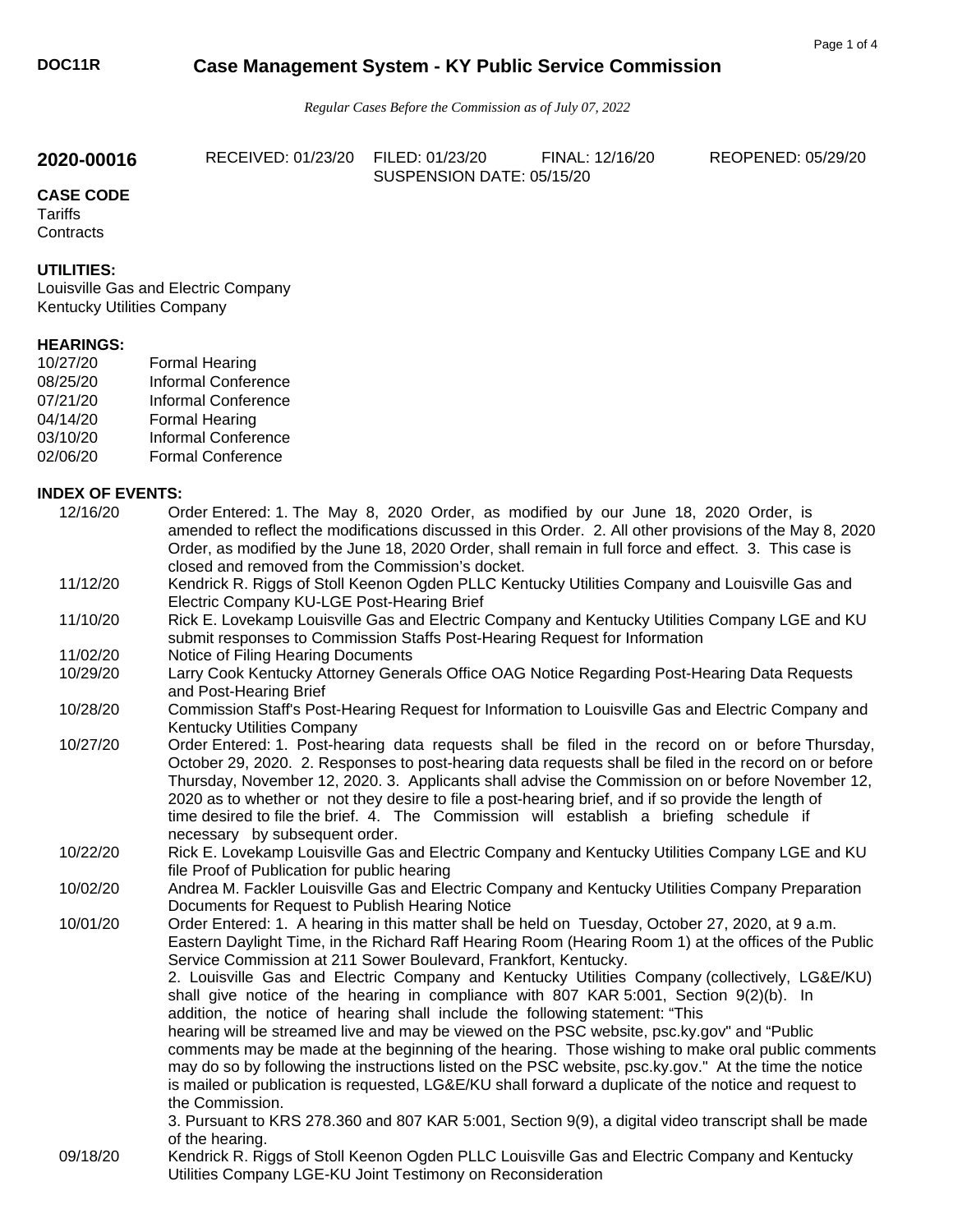*Regular Cases Before the Commission as of July 07, 2022* 

| 09/01/20 | Kendrick R. Riggs of Stoll Keenon Ogden PLLC Louisville Gas and Electric Company and Kentucky<br>Utilities Company LGE-KU Comments and Informal Conference Presentation                                                                                                                                                                                                                                                                                                                                                                                                                                                                                                                                                                                                                                                                                                                                                                                                                                                                                                                                                                                                                                                                                                                                                                                                                                                                                           |
|----------|-------------------------------------------------------------------------------------------------------------------------------------------------------------------------------------------------------------------------------------------------------------------------------------------------------------------------------------------------------------------------------------------------------------------------------------------------------------------------------------------------------------------------------------------------------------------------------------------------------------------------------------------------------------------------------------------------------------------------------------------------------------------------------------------------------------------------------------------------------------------------------------------------------------------------------------------------------------------------------------------------------------------------------------------------------------------------------------------------------------------------------------------------------------------------------------------------------------------------------------------------------------------------------------------------------------------------------------------------------------------------------------------------------------------------------------------------------------------|
| 08/28/20 | Letter Filing Memorandum dated 8/25/2020 for Informal Conference of 8/25/2020; Comments, if any,<br>due within five days of receipt                                                                                                                                                                                                                                                                                                                                                                                                                                                                                                                                                                                                                                                                                                                                                                                                                                                                                                                                                                                                                                                                                                                                                                                                                                                                                                                               |
| 07/15/20 | Order Entered: 1. The informal conference scheduled to be held on Tuesday, July 21, 2020, at 2:30<br>p.m. Eastern Daylight Time, is canceled. 2. The informal conference will be held by<br>videoconference on Tuesday, August 25, 2020, at 10:00 a.m. Eastern Daylight Time. 3. Commission<br>Staff shall contact participants by electronic mail to provide details for joining the videoconference.                                                                                                                                                                                                                                                                                                                                                                                                                                                                                                                                                                                                                                                                                                                                                                                                                                                                                                                                                                                                                                                            |
| 07/10/20 | Order Entered: 1. The informal conference will be held by videoconference on Tuesday, July 21, 2020,<br>at 2:30 p.m. Eastern Daylight Time.<br>2. The rehearing procedural schedule established by an Order entered on June 18, 2020, is held<br>in abeyance pending further Order by the Commission. 3. Commission Staff shall contact participants                                                                                                                                                                                                                                                                                                                                                                                                                                                                                                                                                                                                                                                                                                                                                                                                                                                                                                                                                                                                                                                                                                              |
| 07/02/20 | by electronic mail to provide details for joining the videoconference.<br>Kendrick R. Riggs of Stoll Keenon Ogden PLLC Louisville Gas and Electric Company and Kentucky<br>Utilities Company LGE-KU Motion for Informal Conference                                                                                                                                                                                                                                                                                                                                                                                                                                                                                                                                                                                                                                                                                                                                                                                                                                                                                                                                                                                                                                                                                                                                                                                                                                |
| 06/18/20 | Order Entered: 1. LG&E/KU's motion for rehearing is granted in part and denied in part as discussed in<br>the findings herein. 2. Rehearing is granted to address the methodology applied during the FAC<br>review. 3. Rehearing on the RPA modifications is denied. 4. Rehearing on the modifications to Green<br>Tariff Option #3 is granted for the limited purpose of determining whether the May 8, 2020 Order is<br>contrary to 807 KAR 5:041, Section 9(2), and to address energy source identification and selection. 5.<br>Rehearing on the modifications to Green Tariff Option #3 regarding cost shifting is denied. 6. The<br>procedural schedule set forth in the Appendix to this Order shall be followed for the<br>processing of this matter on rehearing. 7. All other provisions of the Final Order not in conflict with this<br>Order shall remain in full force and effect.                                                                                                                                                                                                                                                                                                                                                                                                                                                                                                                                                                   |
| 06/10/20 | Kendrick R. Riggs of Stoll Keenon Ogden PLLC Louisville Gas and Electric Company and Kentucky<br>Utilities Company LGE-KU Reply to AG Response to Petition for Reconsideration and Clarification                                                                                                                                                                                                                                                                                                                                                                                                                                                                                                                                                                                                                                                                                                                                                                                                                                                                                                                                                                                                                                                                                                                                                                                                                                                                  |
| 06/08/20 | Rick E. Lovekamp Louisville Gas and Electric Company and Kentucky Utilities Company LGE and KU<br>submit designated materials pursuant to a May 8, 2020 Order, Ordering Paragraph No. 6                                                                                                                                                                                                                                                                                                                                                                                                                                                                                                                                                                                                                                                                                                                                                                                                                                                                                                                                                                                                                                                                                                                                                                                                                                                                           |
| 06/05/20 | J. Michael West Office of the Attorney General OAGs Response to Petition for Reconsideration and<br>Clarification                                                                                                                                                                                                                                                                                                                                                                                                                                                                                                                                                                                                                                                                                                                                                                                                                                                                                                                                                                                                                                                                                                                                                                                                                                                                                                                                                 |
| 05/29/20 | Kendrick R. Riggs of Stoll Keenon Ogden PLLC Louisville Gas and Electric Company and Kentucky<br>Utilities Company LGE-KU Petition for Reconsideration and Clarification                                                                                                                                                                                                                                                                                                                                                                                                                                                                                                                                                                                                                                                                                                                                                                                                                                                                                                                                                                                                                                                                                                                                                                                                                                                                                          |
| 05/26/20 | Order Entered: 1. LG&E and KU's motion for an extension of time is granted. 2. The period in which<br>LG&E and KU shall file their revised Green Tariff Option #3 and the modified RPAs with Toyota and<br>Dow to comply with the May 8, 2020 Order is extended to 20 days<br>following the issuance of an Order addressing the companies' motion for rehearing.                                                                                                                                                                                                                                                                                                                                                                                                                                                                                                                                                                                                                                                                                                                                                                                                                                                                                                                                                                                                                                                                                                  |
| 05/22/20 | POST CASE: Kendrick R. Riggs of Stoll Keenon Ogden PLLC Louisville Gas and Electric Company<br>and Kentucky Utilities Company LGE-KU Motion for Extension of Time                                                                                                                                                                                                                                                                                                                                                                                                                                                                                                                                                                                                                                                                                                                                                                                                                                                                                                                                                                                                                                                                                                                                                                                                                                                                                                 |
| 05/08/20 | Order Entered: 1. LG&E/KU's January 23, 2020 petition for confidential treatment is granted in part and<br>denied in part. 2. LG&E/KU's request for confidential treatment for the designated material in the<br>January 23, 2020 petition, with the exception of the solar energy payment rate, is<br>granted. 3. LG&E/KU's request for confidential treatment for the solar energy payment rate in the<br>January 23, 2020 petition for confidential treatment is denied. 4. LG&E/KU's February 5, 2020 and<br>February 26, 2020 petitions for confidential treatment are granted.<br>5. The materials for which LG&E/KU's request for confidential treatment has been granted shall remain<br>confidential for five years from the date of entry of this Order. 6. Within 30 days of the date of this<br>Order, LG&E/KU shall file a revised version of the designated materials for which confidential<br>protection was denied, reflected as unredacted the information that has been denied confidential<br>treatment. 7. The material for which LG&E/KU's request for confidential treatment has been denied<br>shall neither be placed in the public record nor made available for inspection for 30 days from the date<br>of this Order to allow LG&E/KU to seek a remedy afforded by law. 8. Use of the materials that were<br>granted confidential treatment in any Commission proceeding shall be in compliance with 807 KAR<br>5:001, Section 13(9). |
| 05/08/20 | Final Order Entered: 1. The PPA, as set forth in the Application, is necessary to effectuate the RPAs.<br>2. The RPA with Toyota, subject to the modifications set forth above, is approved. 3. The RPA with<br>Dow, subject to the modifications set forth above, is approved.<br>4. LG&E/KU's request to modify their respective tariffs to increase the amount of output available under<br>renewable power agreements to 125 MW each is approved. 5. LG&E/KU shall amend their respective<br>Green Tariff Option #3 to set forth specific terms and conditions for service on or before October 1,                                                                                                                                                                                                                                                                                                                                                                                                                                                                                                                                                                                                                                                                                                                                                                                                                                                            |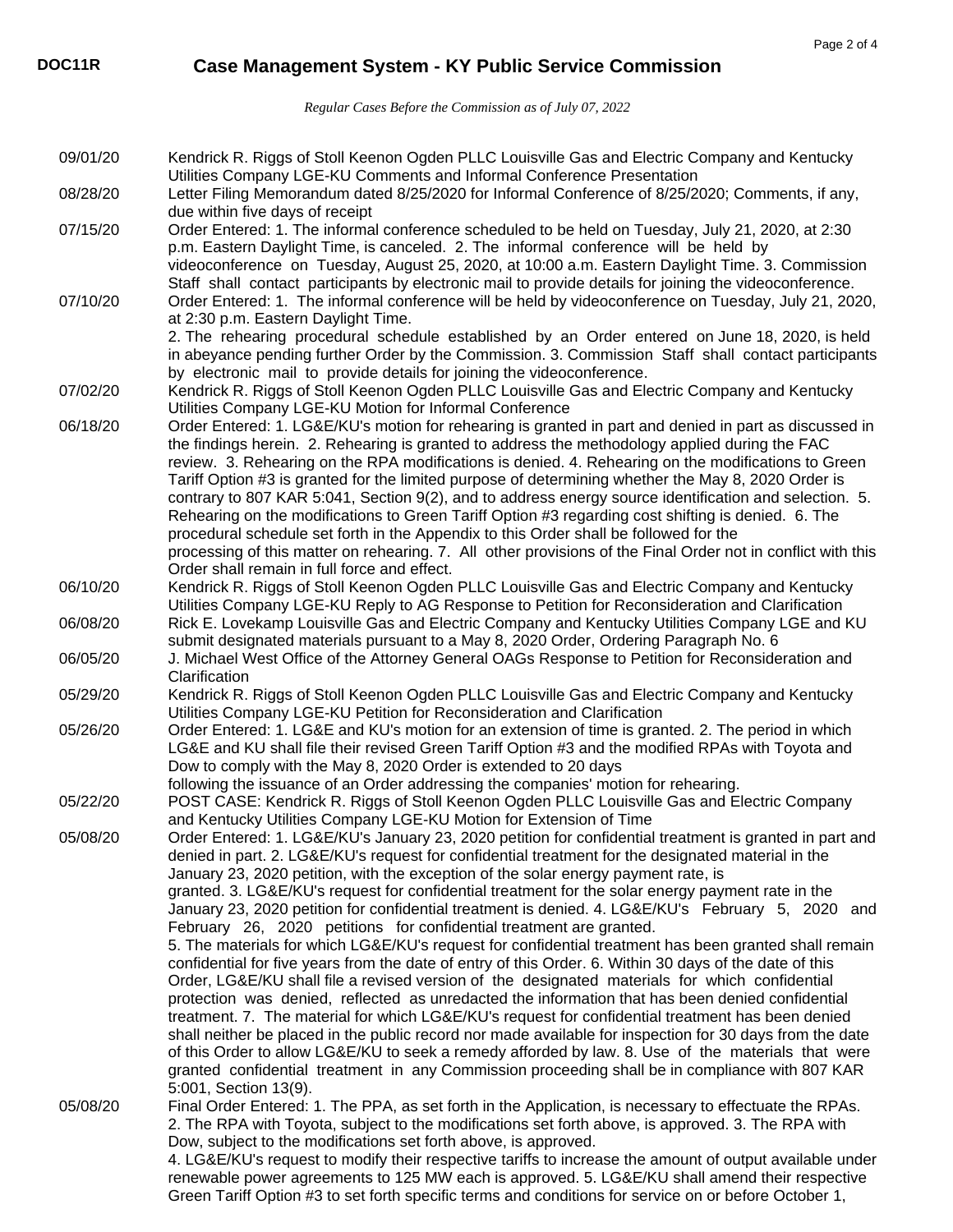*Regular Cases Before the Commission as of July 07, 2022* 

|          | 2020, or in their next rate case, whichever occurs first. 6. Within 20 days from the date of entry of this<br>order, LG&E shall file with the Commission using the Commission's electronic tariff filing system, its<br>revised tariff sheets as approved in this Order and reflecting that they were approved pursuant to this<br>Order. 7. Within 20 days from the date of entry of this order, KU shall file with the Commission using<br>the Commission's electronic tariff filing system, its revised tariff sheets as approved in this Order and<br>reflecting that they were approved pursuant to this Order. 8. Within 20 days from the date of entry of<br>this order, KU shall file with the Commission using the Commission's electronic tariff filing system, the<br>Toyota and Dow RPAs as approved and modified herein. 9. This case is closed and removed from the<br>Commission's docket.                                                    |
|----------|--------------------------------------------------------------------------------------------------------------------------------------------------------------------------------------------------------------------------------------------------------------------------------------------------------------------------------------------------------------------------------------------------------------------------------------------------------------------------------------------------------------------------------------------------------------------------------------------------------------------------------------------------------------------------------------------------------------------------------------------------------------------------------------------------------------------------------------------------------------------------------------------------------------------------------------------------------------|
| 04/23/20 | Dow Energy & Climate Change Business Public Comment                                                                                                                                                                                                                                                                                                                                                                                                                                                                                                                                                                                                                                                                                                                                                                                                                                                                                                          |
| 04/22/20 | Kendrick R. Riggs of Stoll Keenon Ogden PLLC Louisville Gas and Electric Company and Kentucky<br>Utilities Company LGE-KU Reply Brief - PUBLIC VERSION                                                                                                                                                                                                                                                                                                                                                                                                                                                                                                                                                                                                                                                                                                                                                                                                       |
| 04/17/20 | Larry Cook Kentucky Attorney Generals Office OAG Response Brief                                                                                                                                                                                                                                                                                                                                                                                                                                                                                                                                                                                                                                                                                                                                                                                                                                                                                              |
| 04/09/20 | Kendrick R. Riggs of Stoll Keenon Ogden PLLC Louisville Gas and Electric Company and Kentucky<br>Utilities Company LGE-KU Brief - Public Version                                                                                                                                                                                                                                                                                                                                                                                                                                                                                                                                                                                                                                                                                                                                                                                                             |
| 03/26/20 | Order Entered: 1. The hearing scheduled for April 14, 2020, at 9 a.m. Eastern Daylight Time, is<br>canceled. 2. Louisville Gas and Electric Company and Kentucky Utilities Company (LG&E/KU)<br>shall file its brief, if any, on or before Thursday, April 9, 2020. 3. The Attorney General of the<br>Commonwealth of Kentucky, by and through the Office of Rate Intervention (Attorney General) shall<br>file its response brief, if any, on or before Friday, April 17, 2020. 4. LG&E/KU shall file its reply brief, if<br>any, on or before Wednesday, April 22 2020. 5. This matter stands submitted for a decision at 12:01                                                                                                                                                                                                                                                                                                                            |
| 03/24/20 | a.m. Eastern Daylight Time, on Wednesday, April 23, 2020.<br>Justin M. McNeil Office of the Attorney General The Attorney Generals Notice of Withdrawal and                                                                                                                                                                                                                                                                                                                                                                                                                                                                                                                                                                                                                                                                                                                                                                                                  |
| 03/24/20 | <b>Substitution of Counsel</b><br>Rick E. Lovekamp Louisville Gas and Electric Company and Kentucky Utilities Company LGE and KU<br>inform the Commission of the request for publication of Hearing Notice                                                                                                                                                                                                                                                                                                                                                                                                                                                                                                                                                                                                                                                                                                                                                   |
| 03/23/20 | Rick E. Lovekamp Louisville Gas and Electric Company and Kentucky Utilities Company LGE and KU<br>Responses to AGs Third Data Requests                                                                                                                                                                                                                                                                                                                                                                                                                                                                                                                                                                                                                                                                                                                                                                                                                       |
| 03/23/20 | Rick E. Lovekamp Louisville Gas and Electric Company and Kentucky Utilities Company LGE and KU<br>Supplemental Response to Commission Staffs Second Request for Information Question No. 1a                                                                                                                                                                                                                                                                                                                                                                                                                                                                                                                                                                                                                                                                                                                                                                  |
| 03/23/20 | Memorandum dated 3/23/2020 for Informal Conference of 3/10/2020; Comments, if any, due within<br>five days of receipt                                                                                                                                                                                                                                                                                                                                                                                                                                                                                                                                                                                                                                                                                                                                                                                                                                        |
| 03/17/20 | Order Entered: LG&E/KU's proposed modification of the terms of service for the Green Tariff is<br>suspended up to and including May 15, 2020.                                                                                                                                                                                                                                                                                                                                                                                                                                                                                                                                                                                                                                                                                                                                                                                                                |
| 03/17/20 | Larry Cook Kentucky Attorney GeneralsOffice Attorney Generals Third Data Requests                                                                                                                                                                                                                                                                                                                                                                                                                                                                                                                                                                                                                                                                                                                                                                                                                                                                            |
| 03/03/20 | Notice of Filing                                                                                                                                                                                                                                                                                                                                                                                                                                                                                                                                                                                                                                                                                                                                                                                                                                                                                                                                             |
| 03/02/20 | Order Entered: 1. An informal conference will be held on Tuesday, March 10, 2020, at 1 p.m. Eastern<br>Daylight Time, at the Commission's offices at 211 Sower Boulevard, Frankfort, Kentucky. 2.<br>Commission Staff shall contact participants by electronic mail to provide details for joining the<br>conference by telephone.                                                                                                                                                                                                                                                                                                                                                                                                                                                                                                                                                                                                                           |
| 02/26/20 | Rick E. Lovekamp Louisville Gas and Electric Company and Kentucky Utilities Company LGE and KU<br>Responses to the Attorney Generals Supplemental Data Requests                                                                                                                                                                                                                                                                                                                                                                                                                                                                                                                                                                                                                                                                                                                                                                                              |
| 02/26/20 | Rick E. Lovekamp Louisville Gas and Electric Company and Kentucky Utilities Company LGE and KU<br>Responses to the Commission Staffs Second Request for Information                                                                                                                                                                                                                                                                                                                                                                                                                                                                                                                                                                                                                                                                                                                                                                                          |
| 02/26/20 | Rick E. Lovekamp Louisville Gas and Electric Company and Kentucky Utilities Company Joint Petition<br>for Confidential Protection for LGE and KU Responses to Commission Staff's Second Request for<br>Information and Attorney General's Supplemental Request for Information                                                                                                                                                                                                                                                                                                                                                                                                                                                                                                                                                                                                                                                                               |
| 02/21/20 | Larry Cook Kentucky Attorney GeneralsOffice OAGs Supplemental Data Requests                                                                                                                                                                                                                                                                                                                                                                                                                                                                                                                                                                                                                                                                                                                                                                                                                                                                                  |
| 02/20/20 | Commission Staff's Second Request for Information to Louisville Gas and Electric Company and<br><b>Kentucky Utilities Company</b>                                                                                                                                                                                                                                                                                                                                                                                                                                                                                                                                                                                                                                                                                                                                                                                                                            |
| 02/12/20 | Order Entered: 1. LG&E/KU's application for approval of the PPA and RPAs is continued beyond the<br>60-day period specified in KRS 278.300(2). 2. Second requests for information to LG&E/KU shall be<br>filed in the record on or before Friday, February 21, 2020. 3. LG&E/KU's responses to the second<br>requests for information shall be filed in the record on or before Wednesday, February 26, 2020. 4.<br>Third requests for information to LG&E/KU shall be filed in the record on or before Tuesday, March 17,<br>2020. 5. LG&E/KU's responses to the third requests for information shall be filed in the record on or<br>before Monday, March 23, 2020. 6. A hearing in this matter shall be held on Tuesday, April 14, 2020,<br>at 9 a.m. Eastern Daylight Time, in the Richard Raff Hearing Room (Hearing Room 1) at the offices of<br>the Public Service Commission at 211 Sower Boulevard, Frankfort, Kentucky. 7. Post-hearing briefs, it |